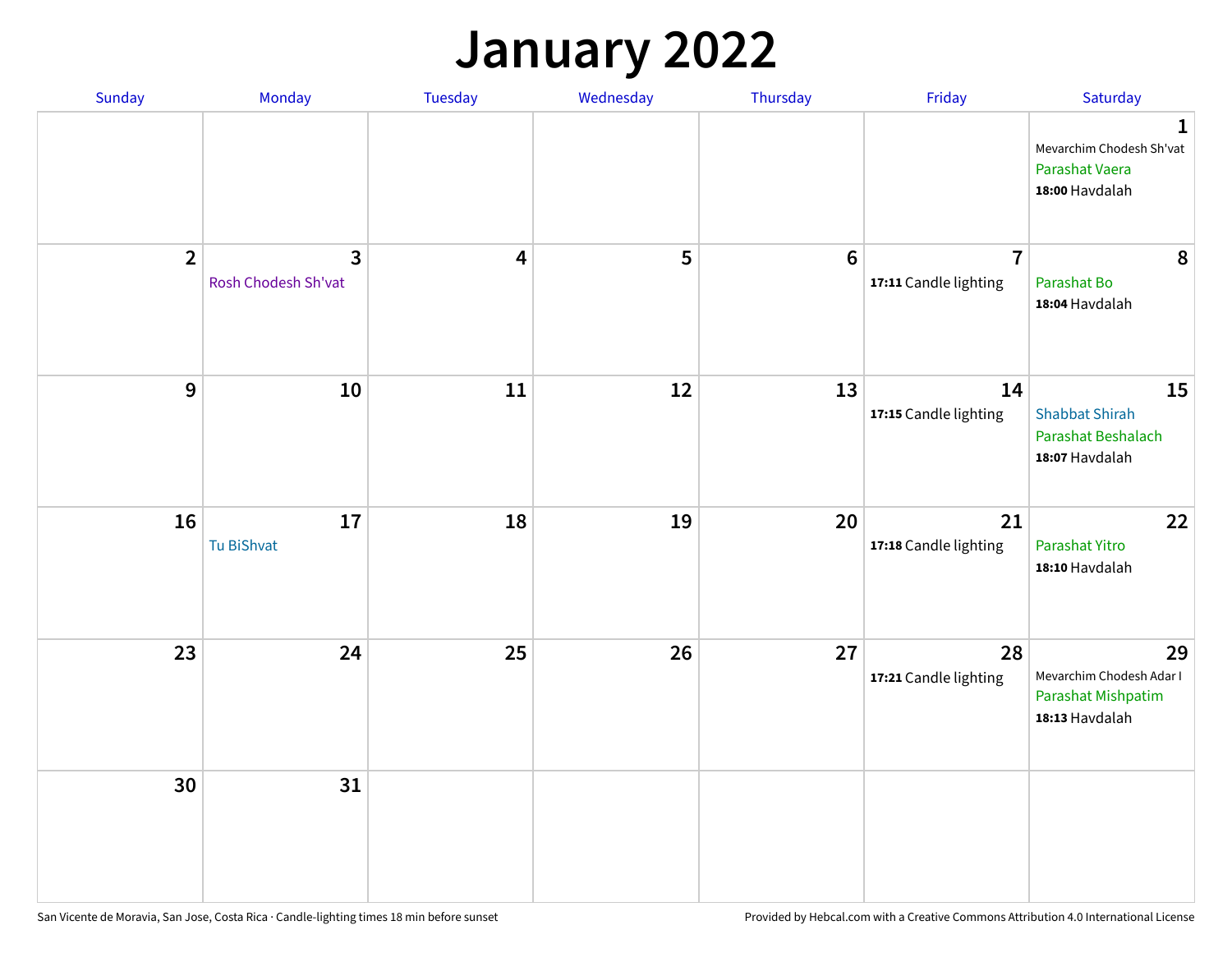# **February 2022**

| Sunday | <b>Monday</b>  | <b>Tuesday</b>                      | Wednesday                             | Thursday       | Friday                                           | Saturday                                                                                          |
|--------|----------------|-------------------------------------|---------------------------------------|----------------|--------------------------------------------------|---------------------------------------------------------------------------------------------------|
|        |                | $\mathbf{1}$<br>Rosh Chodesh Adar I | $\overline{2}$<br>Rosh Chodesh Adar I | $\overline{3}$ | $\overline{\mathbf{4}}$<br>17:24 Candle lighting | 5<br>Parashat Terumah<br>18:15 Havdalah                                                           |
| $6\,$  | $\overline{7}$ | 8                                   | $\mathbf{9}$                          | 10             | 11<br>17:26 Candle lighting                      | 12<br>Parashat Tetzaveh<br>18:16 Havdalah                                                         |
| 13     | 14             | 15<br><b>Purim Katan</b>            | 16                                    | 17             | 18<br>17:27 Candle lighting                      | 19<br>Parashat Ki Tisa<br>18:17 Havdalah                                                          |
| 20     | 21             | 22                                  | 23                                    | 24             | 25<br>17:28 Candle lighting                      | 26<br><b>Shabbat Shekalim</b><br>Mevarchim Chodesh Adar II<br>Parashat Vayakhel<br>18:18 Havdalah |
| 27     | 28             |                                     |                                       |                |                                                  |                                                                                                   |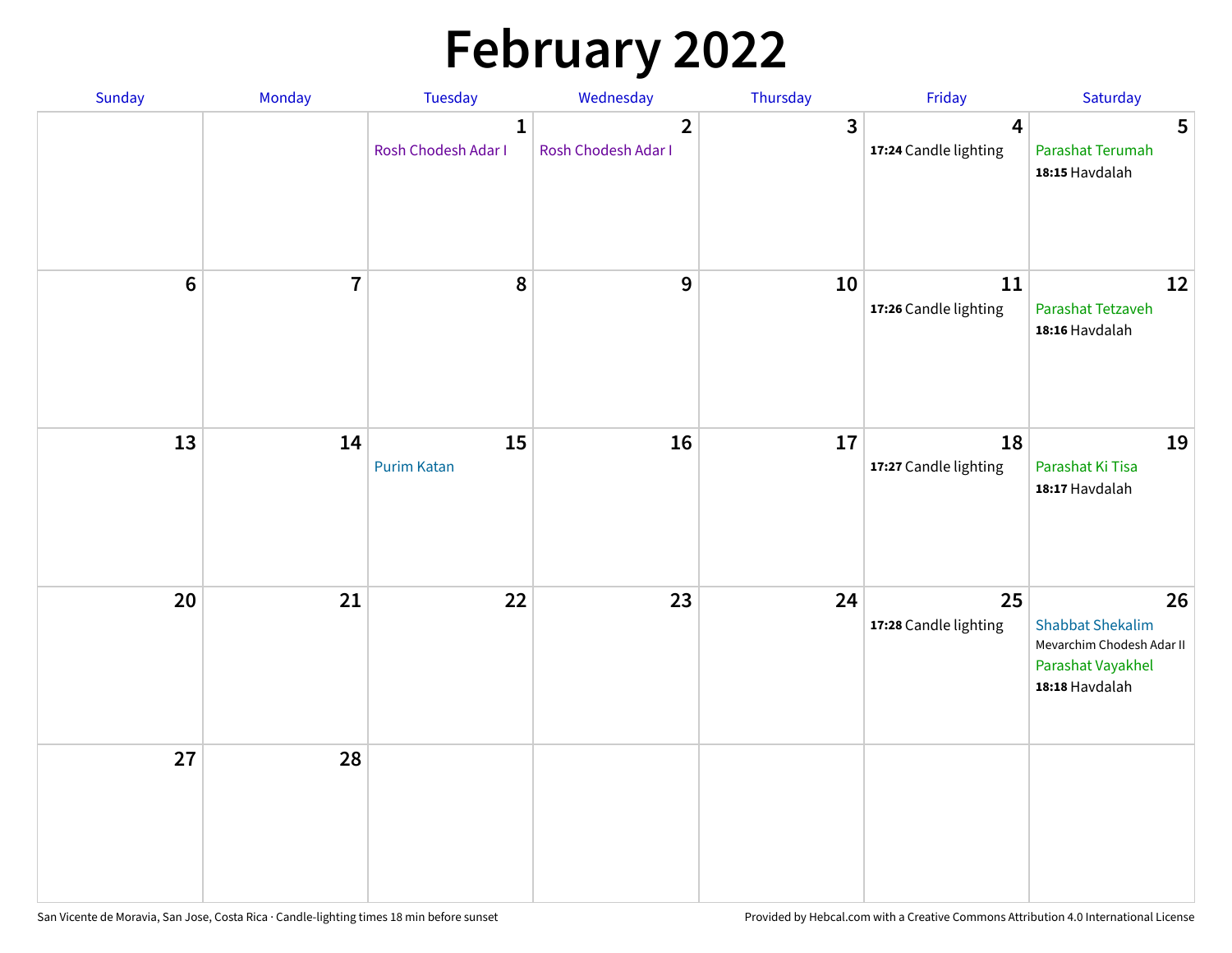## **March 2022**

| Sunday         | Monday         | Tuesday      | Wednesday                                                                                | Thursday                  | Friday                                              | Saturday                                                                                   |
|----------------|----------------|--------------|------------------------------------------------------------------------------------------|---------------------------|-----------------------------------------------------|--------------------------------------------------------------------------------------------|
|                |                | $\mathbf{1}$ | $\overline{2}$                                                                           | 3<br>Rosh Chodesh Adar II | 4<br>Rosh Chodesh Adar II<br>17:28 Candle lighting  | 5<br>Parashat Pekudei<br>18:18 Havdalah                                                    |
| $6\phantom{1}$ | $\overline{7}$ | 8            | $9$                                                                                      | 10                        | 11<br>17:29 Candle lighting                         | 12<br><b>Shabbat Zachor</b><br>Parashat Vayikra<br>18:18 Havdalah                          |
| 13             | 14             | 15           | 16<br>04:41 Fast begins<br><b>Ta'anit Esther</b><br>18:12 Fast ends<br><b>Erev Purim</b> | 17<br>Purim               | 18<br><b>Shushan Purim</b><br>17:29 Candle lighting | 19<br>Parashat Tzav<br>18:18 Havdalah                                                      |
| 20             | 21             | 22           | 23                                                                                       | 24                        | 25<br>17:28 Candle lighting                         | 26<br><b>Shabbat Parah</b><br>Mevarchim Chodesh Nisan<br>Parashat Shmini<br>18:18 Havdalah |
| 27             | 28             | 29           | 30                                                                                       | 31                        |                                                     |                                                                                            |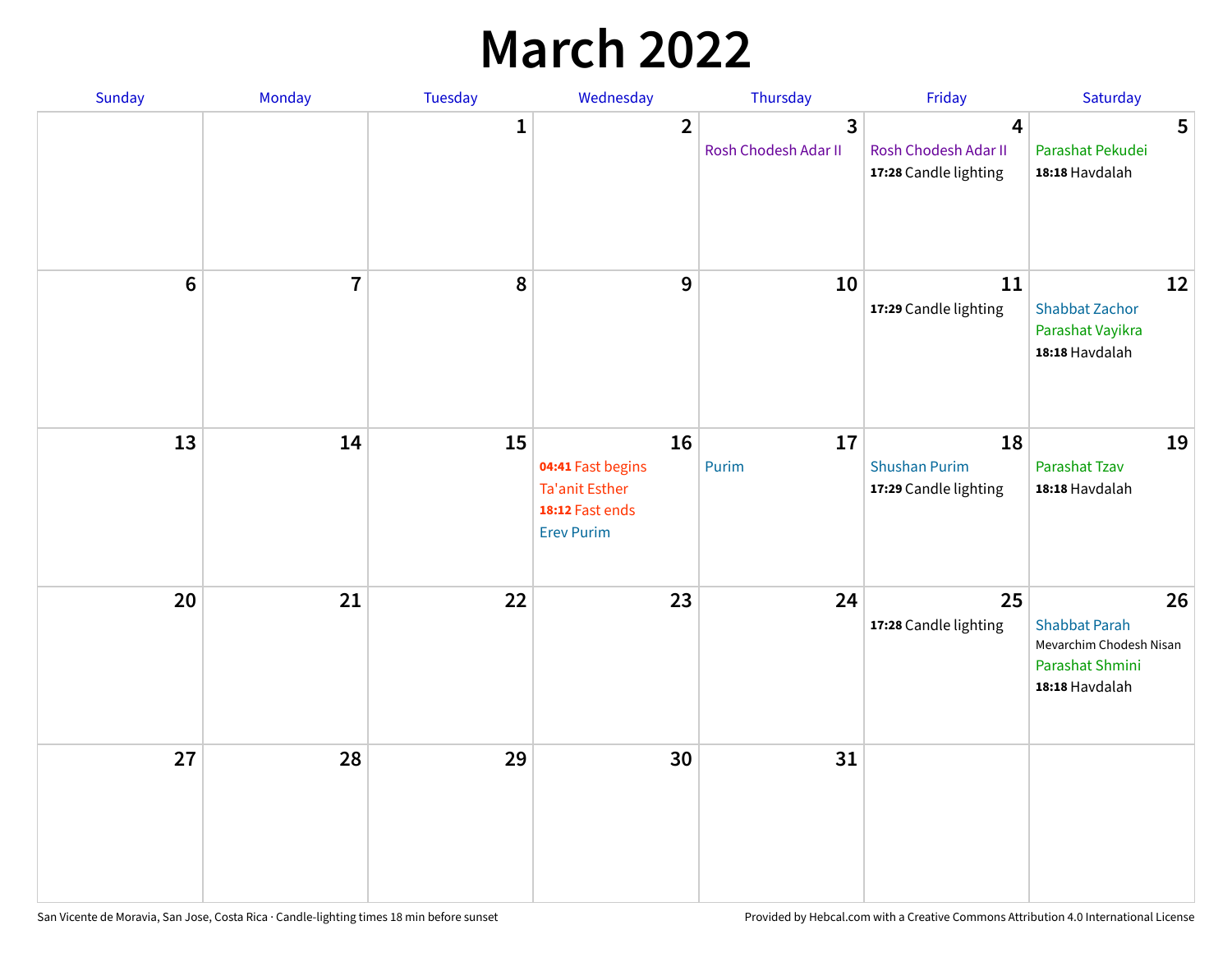## **April 2022**

| Sunday                                   | Monday                  | <b>Tuesday</b>         | Wednesday             | Thursday                                        | Friday                                                                                            | Saturday                                                                                        |
|------------------------------------------|-------------------------|------------------------|-----------------------|-------------------------------------------------|---------------------------------------------------------------------------------------------------|-------------------------------------------------------------------------------------------------|
|                                          |                         |                        |                       |                                                 | $\mathbf{1}$<br>17:28 Candle lighting                                                             | 2<br><b>Shabbat HaChodesh</b><br><b>Rosh Chodesh Nisan</b><br>Parashat Tazria<br>18:18 Havdalah |
| 3                                        | 4                       | 5                      | $6\phantom{1}6$       | $\overline{7}$                                  | 8<br>17:28 Candle lighting                                                                        | 9<br><b>Shabbat HaGadol</b><br>Parashat Metzora<br>18:18 Havdalah                               |
| 10                                       | 11<br>Yom HaAliyah      | 12                     | 13                    | 14                                              | 15<br>04:23 Fast begins<br><b>Ta'anit Bechorot</b><br><b>Erev Pesach</b><br>17:28 Candle lighting | 16<br>Pesach I<br>18:18 Candle lighting                                                         |
| 17<br><b>Pesach II</b><br>18:19 Havdalah | 18<br>Pesach III (CH"M) | 19<br>Pesach IV (CH"M) | 20<br>Pesach V (CH"M) | 21<br>Pesach VI (CH"M)<br>17:28 Candle lighting | 22<br><b>Pesach VII</b><br>17:28 Candle lighting                                                  | 23<br><b>Pesach VIII</b><br>18:19 Havdalah                                                      |
| 24                                       | 25                      | 26                     | 27                    | 28<br>Yom HaShoah                               | 29<br>17:29 Candle lighting                                                                       | 30<br>Mevarchim Chodesh Iyyar<br>Parashat Achrei Mot<br>18:20 Havdalah                          |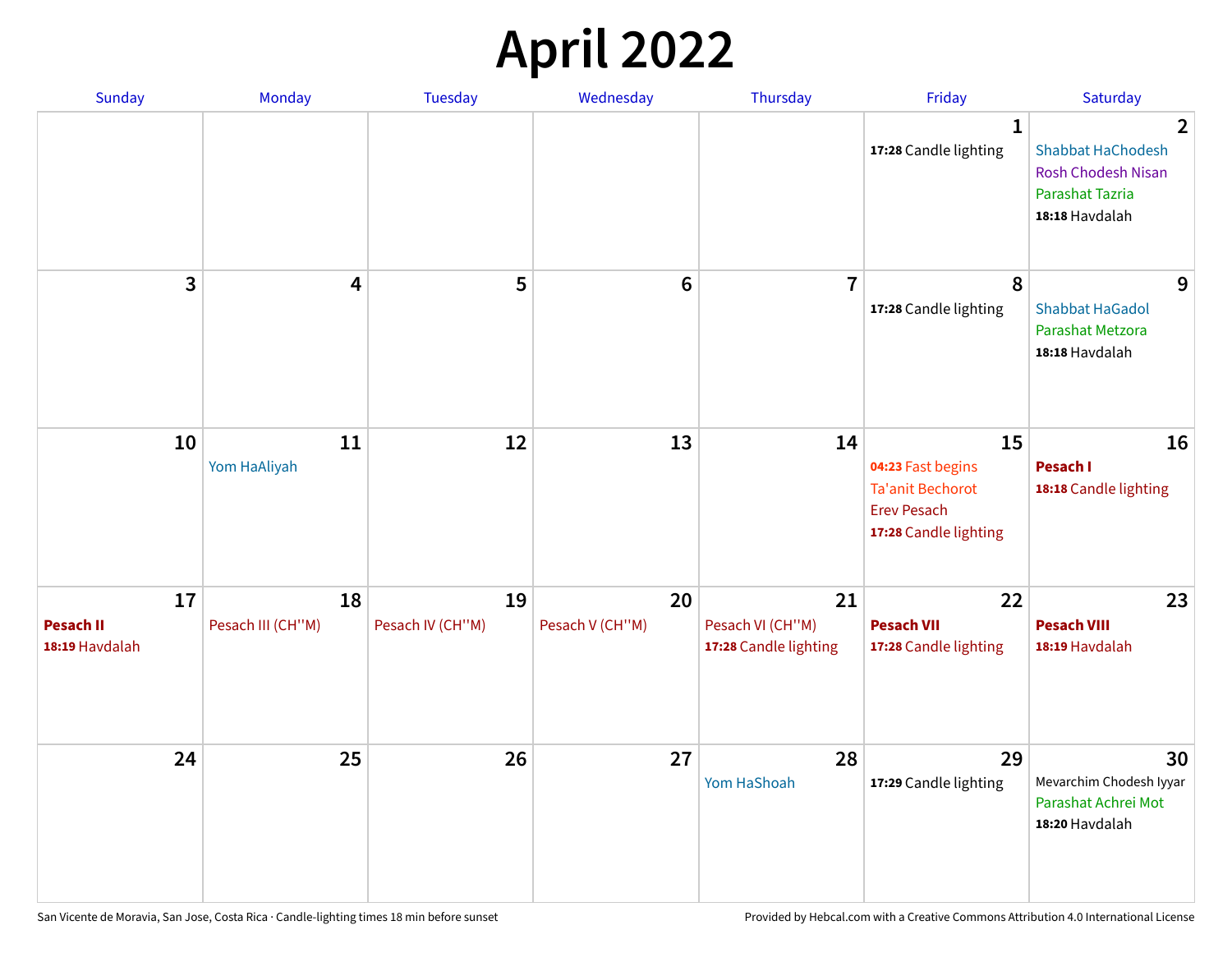## **May 2022**

| Sunday                             | Monday                               | Tuesday                         | Wednesday          | Thursday            | Friday                                  | Saturday                                                               |
|------------------------------------|--------------------------------------|---------------------------------|--------------------|---------------------|-----------------------------------------|------------------------------------------------------------------------|
| $\mathbf{1}$<br>Rosh Chodesh Iyyar | $\overline{2}$<br>Rosh Chodesh Iyyar | 3                               | 4<br>Yom HaZikaron | 5<br>Yom HaAtzma'ut | $6\phantom{1}$<br>17:30 Candle lighting | $\overline{7}$<br>Parashat Kedoshim<br>18:21 Havdalah                  |
| 8                                  | 9                                    | 10                              | 11                 | 12                  | 13<br>17:31 Candle lighting             | 14<br><b>Parashat Emor</b><br>18:23 Havdalah                           |
| 15<br>Pesach Sheni                 | 16                                   | 17                              | 18                 | 19<br>Lag BaOmer    | 20<br>17:33 Candle lighting             | 21<br>Parashat Behar<br>18:25 Havdalah                                 |
| 22                                 | 23                                   | 24                              | 25                 | 26                  | 27<br>17:34 Candle lighting             | 28<br>Mevarchim Chodesh Sivan<br>Parashat Bechukotai<br>18:27 Havdalah |
| 29<br>Yom Yerushalayim             | 30                                   | 31<br><b>Rosh Chodesh Sivan</b> |                    |                     |                                         |                                                                        |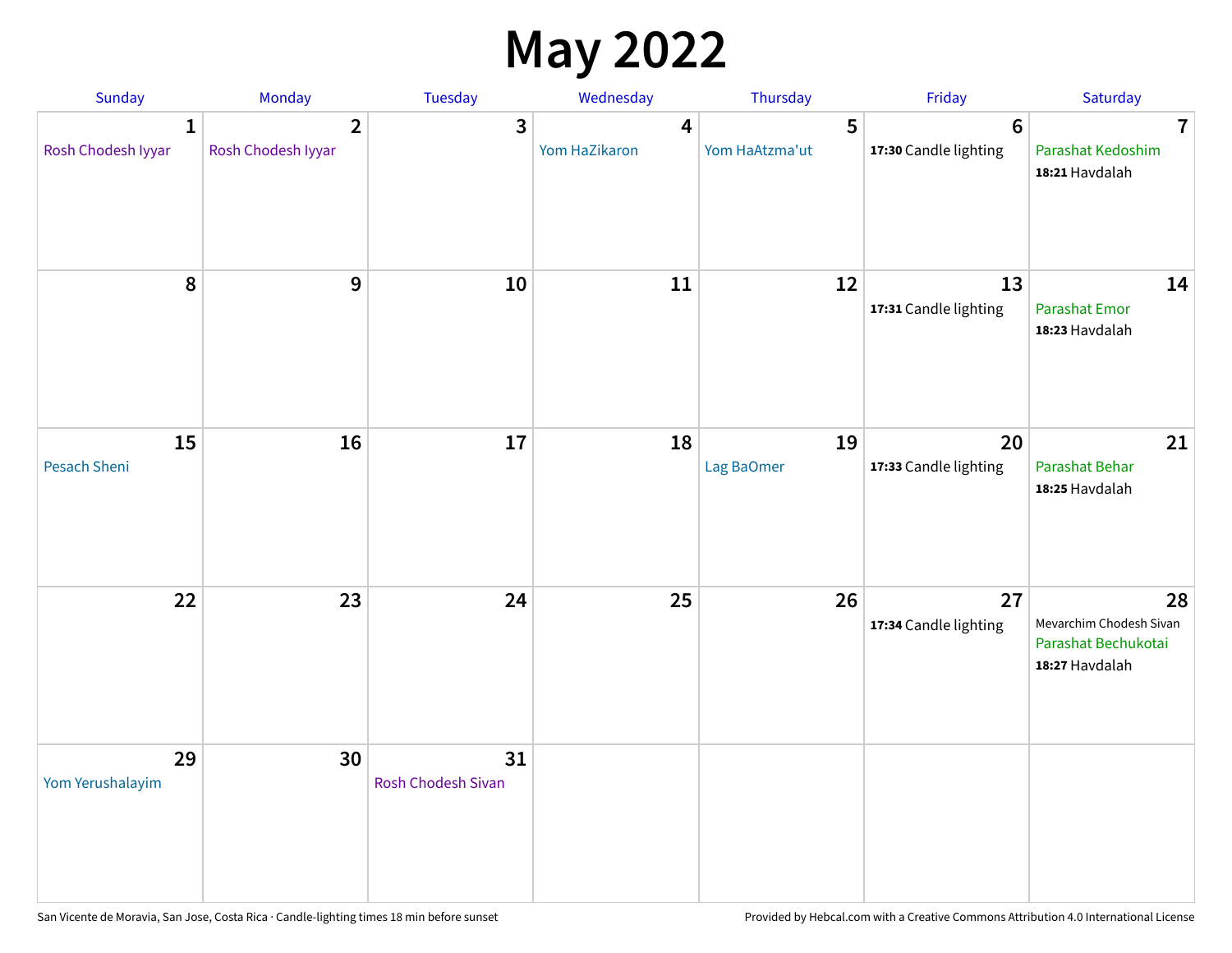#### **June 2022**

| Sunday                                         | Monday                                                | Tuesday        | Wednesday                       | Thursday                        | Friday                      | Saturday                                                               |
|------------------------------------------------|-------------------------------------------------------|----------------|---------------------------------|---------------------------------|-----------------------------|------------------------------------------------------------------------|
|                                                |                                                       |                | 1                               | $\overline{2}$                  | 3<br>17:36 Candle lighting  | 4<br><b>Erev Shavuot</b><br>Parashat Bamidbar<br>18:29 Candle lighting |
| 5<br><b>Shavuot I</b><br>18:29 Candle lighting | $6\phantom{1}$<br><b>Shavuot II</b><br>18:30 Havdalah | $\overline{7}$ | 8                               | 9                               | 10<br>17:38 Candle lighting | 11<br><b>Parashat Nasso</b><br>18:31 Havdalah                          |
| 12                                             | 13                                                    | 14             | 15                              | 16                              | 17<br>17:40 Candle lighting | 18<br>Parashat Beha'alotcha<br>18:33 Havdalah                          |
| 19                                             | 20                                                    | 21             | 22                              | 23                              | 24<br>17:41 Candle lighting | 25<br>Mevarchim Chodesh Tamuz<br>Parashat Sh'lach<br>18:34 Havdalah    |
| 26                                             | 27                                                    | 28             | 29<br><b>Rosh Chodesh Tamuz</b> | 30<br><b>Rosh Chodesh Tamuz</b> |                             |                                                                        |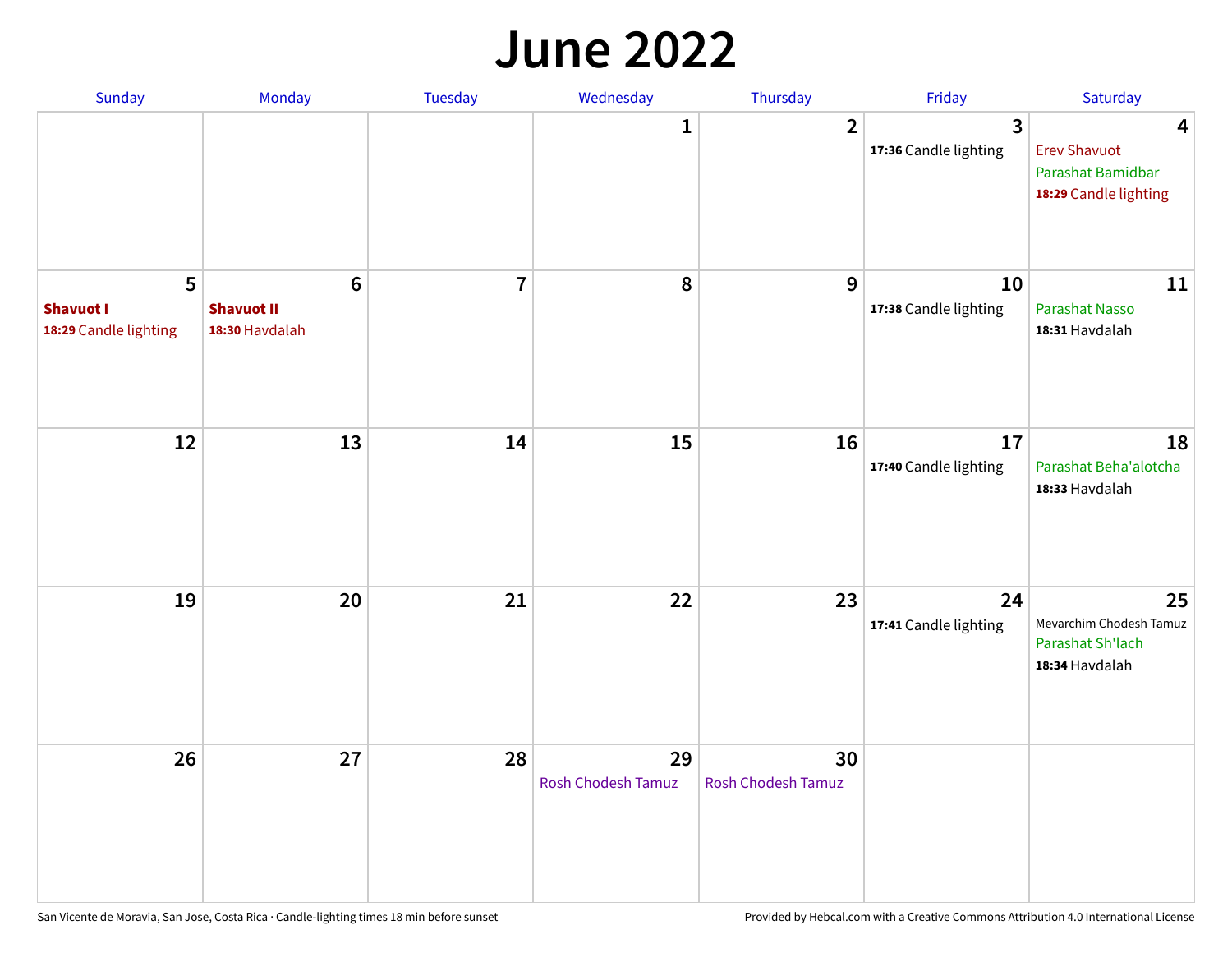## **July 2022**

| Sunday                                                           | Monday                  | Tuesday | Wednesday | Thursday       | Friday                                         | Saturday                                                                |
|------------------------------------------------------------------|-------------------------|---------|-----------|----------------|------------------------------------------------|-------------------------------------------------------------------------|
|                                                                  |                         |         |           |                | $\mathbf{1}$<br>17:43 Candle lighting          | $\overline{2}$<br>Parashat Korach<br>18:35 Havdalah                     |
| $\mathbf{3}$                                                     | $\overline{\mathbf{4}}$ | 5       | $\bf 6$   | $\overline{7}$ | $\pmb{8}$<br>17:43 Candle lighting             | 9<br>Parashat Chukat<br>18:36 Havdalah                                  |
| 10                                                               | 11                      | 12      | 13        | 14             | 15<br>17:43 Candle lighting                    | 16<br><b>Parashat Balak</b><br>18:35 Havdalah                           |
| 17<br>04:16 Fast begins<br><b>Tzom Tammuz</b><br>18:29 Fast ends | 18                      | 19      | 20        | 21             | 22<br>17:43 Candle lighting                    | 23<br>Mevarchim Chodesh Av<br><b>Parashat Pinchas</b><br>18:34 Havdalah |
| 24                                                               | 25                      | 26      | 27        | 28             | 29<br>Rosh Chodesh Av<br>17:41 Candle lighting | 30<br>Parashat Matot-Masei<br>18:33 Havdalah                            |
| 31                                                               |                         |         |           |                |                                                |                                                                         |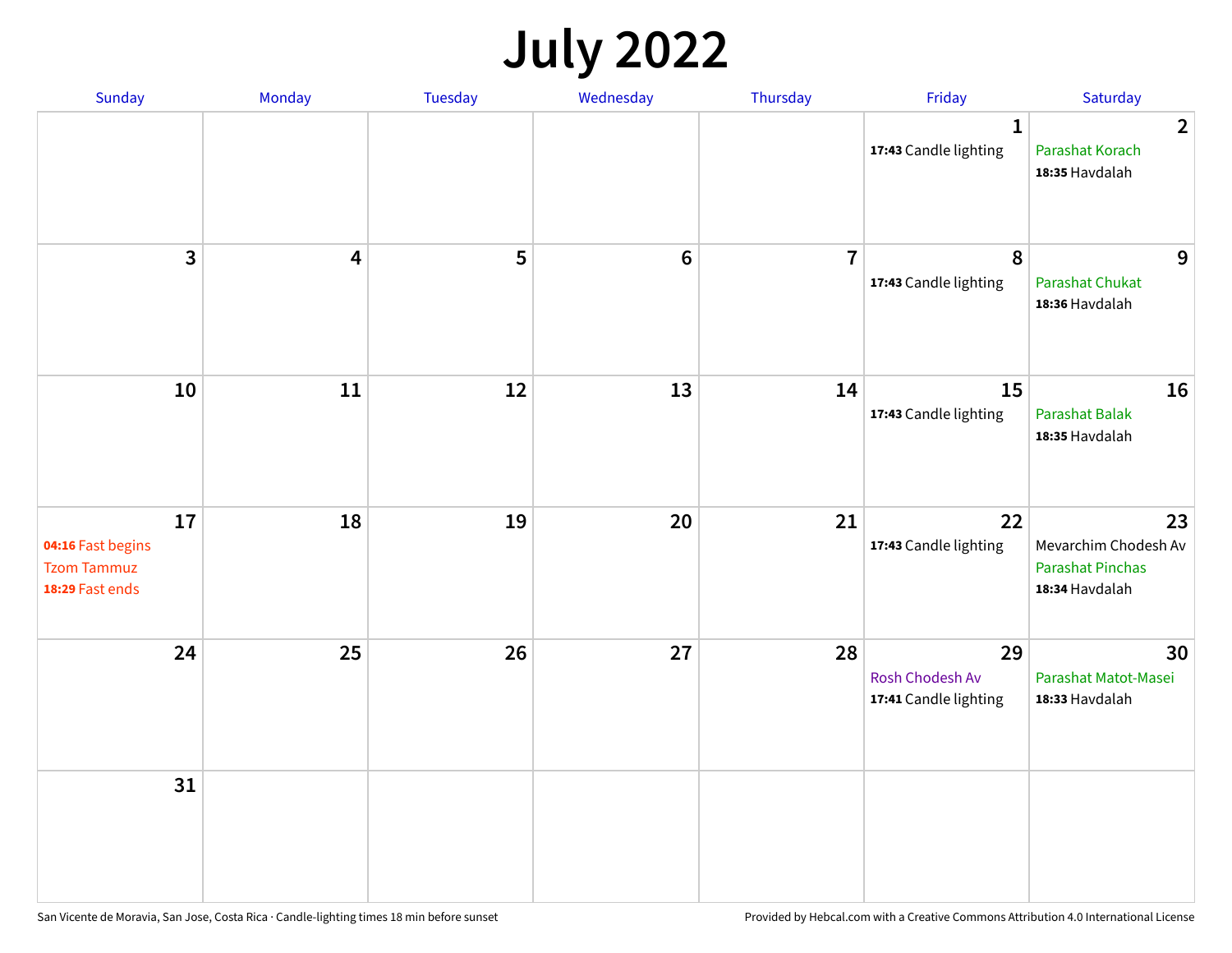## **August 2022**

| Sunday                                                      | Monday       | Tuesday      | Wednesday | Thursday | Friday                                 | Saturday                                                                                                                       |
|-------------------------------------------------------------|--------------|--------------|-----------|----------|----------------------------------------|--------------------------------------------------------------------------------------------------------------------------------|
|                                                             | $\mathbf{1}$ | $\mathbf{2}$ | 3         | 4        | 5<br>17:39 Candle lighting             | $6\phantom{1}6$<br><b>Shabbat Chazon</b><br>17:58 Fast begins<br>Erev Tish'a B'Av<br><b>Parashat Devarim</b><br>18:30 Havdalah |
| $\overline{7}$<br>Tish'a B'Av (observed)<br>18:24 Fast ends | 8            | 9            | 10        | 11       | 12<br>Tu B'Av<br>17:37 Candle lighting | 13<br><b>Shabbat Nachamu</b><br>Parashat Vaetchanan<br>18:27 Havdalah                                                          |
| 14                                                          | 15           | 16           | 17        | 18       | 19<br>17:34 Candle lighting            | 20<br>Mevarchim Chodesh Elul<br>Parashat Eikev<br>18:24 Havdalah                                                               |
| 21                                                          | 22           | 23           | 24        | 25       | 26<br>17:30 Candle lighting            | 27<br><b>Rosh Chodesh Elul</b><br>Parashat Re'eh<br>18:20 Havdalah                                                             |
| 28<br>Rosh Hashana LaBehemot<br>Rosh Chodesh Elul           | 29           | 30           | 31        |          |                                        |                                                                                                                                |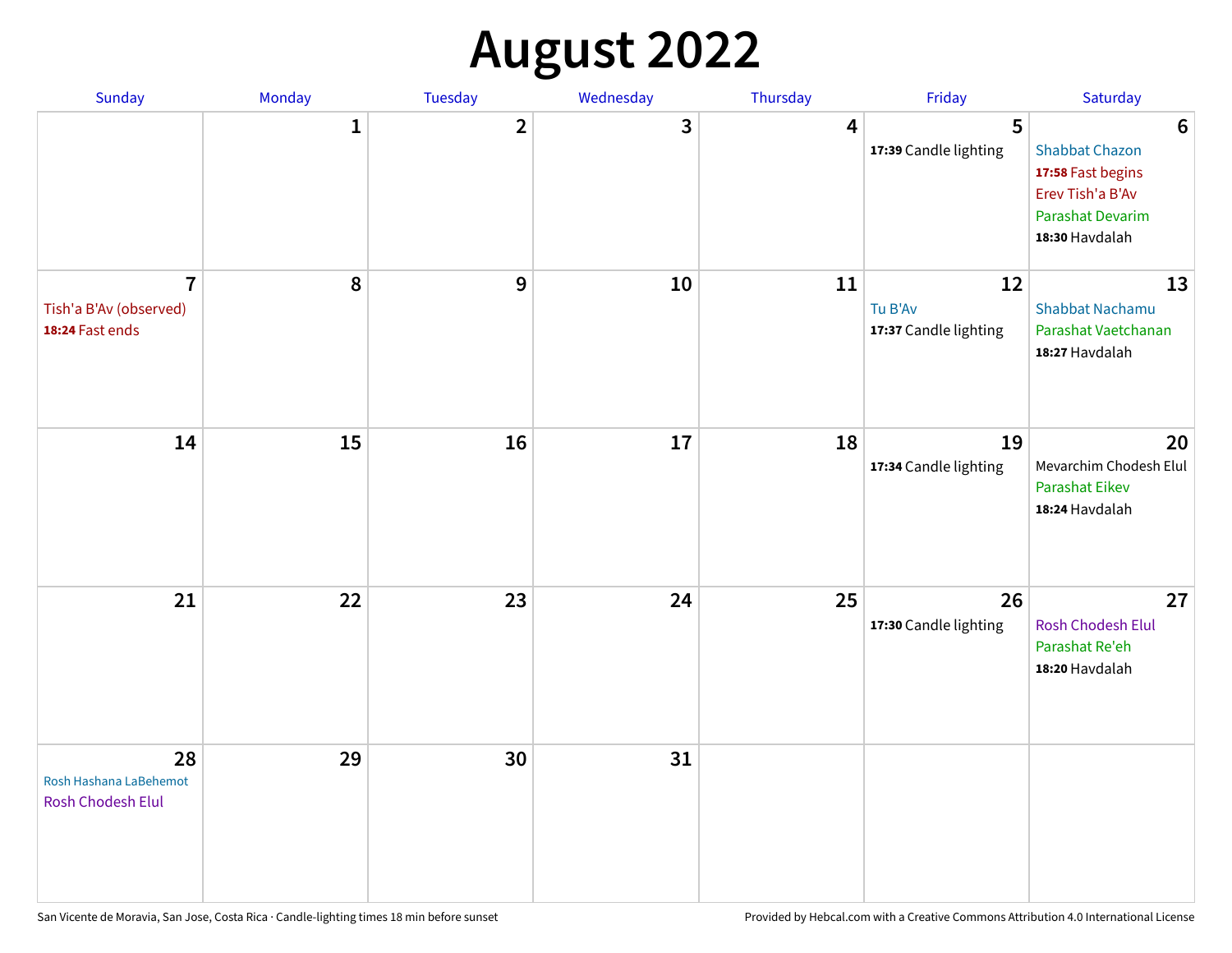## **September 2022**

| Sunday                                           | Monday                                           | <b>Tuesday</b>                                 | Wednesday                                                          | Thursday    | Friday                                  | Saturday                                                  |
|--------------------------------------------------|--------------------------------------------------|------------------------------------------------|--------------------------------------------------------------------|-------------|-----------------------------------------|-----------------------------------------------------------|
|                                                  |                                                  |                                                |                                                                    | $\mathbf 1$ | $\overline{2}$<br>17:26 Candle lighting | 3<br><b>Parashat Shoftim</b><br>18:15 Havdalah            |
| $\overline{\mathbf{4}}$                          | 5                                                | $6\phantom{1}6$                                | $\overline{7}$                                                     | 8           | 9<br>17:22 Candle lighting              | 10<br>Parashat Ki Teitzei<br>18:11 Havdalah               |
| 11                                               | 12                                               | 13                                             | 14                                                                 | 15          | 16<br>17:17 Candle lighting             | 17<br>Leil Selichot<br>Parashat Ki Tavo<br>18:06 Havdalah |
| 18                                               | 19                                               | 20                                             | 21                                                                 | 22          | 23<br>17:13 Candle lighting             | 24<br>Parashat Nitzavim<br>18:02 Havdalah                 |
| 25<br>Erev Rosh Hashana<br>17:12 Candle lighting | 26<br>Rosh Hashana 5783<br>18:01 Candle lighting | 27<br><b>Rosh Hashana II</b><br>18:00 Havdalah | 28<br>04:23 Fast begins<br><b>Tzom Gedaliah</b><br>17:54 Fast ends | 29          | 30<br>17:09 Candle lighting             |                                                           |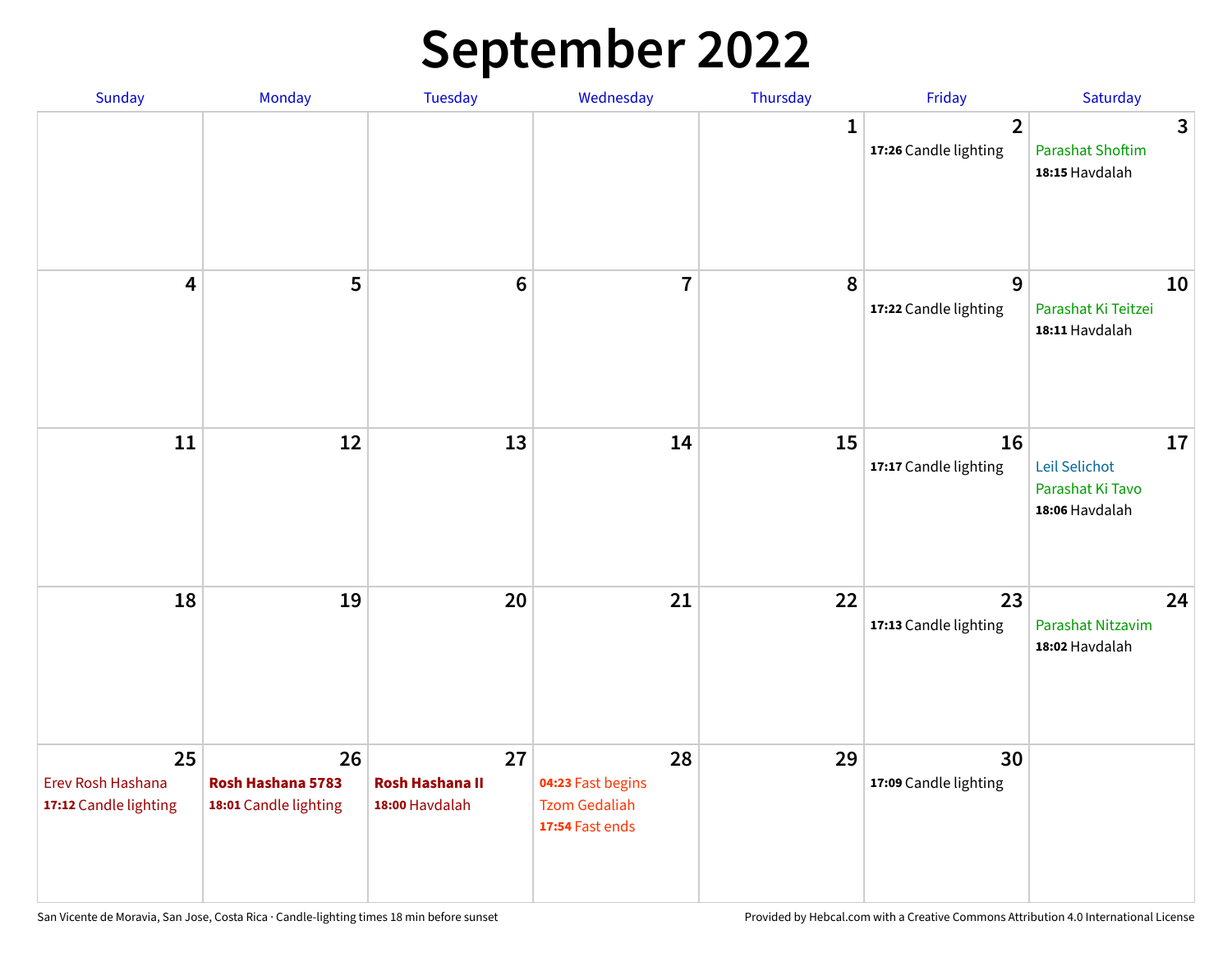## **October 2022**

| <b>Sunday</b>                                            | Monday                                               | <b>Tuesday</b>                                       | Wednesday                                | Thursday               | Friday                                         | Saturday                                                                |
|----------------------------------------------------------|------------------------------------------------------|------------------------------------------------------|------------------------------------------|------------------------|------------------------------------------------|-------------------------------------------------------------------------|
|                                                          |                                                      |                                                      |                                          |                        |                                                | 1<br><b>Shabbat Shuva</b><br>Parashat Vayeilech<br>17:58 Havdalah       |
| $\overline{2}$                                           | 3                                                    | 4<br><b>Erev Yom Kippur</b><br>17:06 Candle lighting | 5<br><b>Yom Kippur</b><br>17:56 Havdalah | 6                      | $\overline{7}$<br>17:05 Candle lighting        | 8<br>Parashat Ha'Azinu<br>17:54 Havdalah                                |
| 9<br><b>Erev Sukkot</b><br>17:04 Candle lighting         | 10<br><b>Sukkot I</b><br>17:53 Candle lighting       | 11<br><b>Sukkot II</b><br>17:52 Havdalah             | 12<br>Sukkot III (CH"M)                  | 13<br>Sukkot IV (CH"M) | 14<br>Sukkot V (CH"M)<br>17:01 Candle lighting | 15<br>Sukkot VI (CH"M)<br>17:50 Havdalah                                |
| 16<br>Sukkot VII (Hoshana Raba)<br>17:00 Candle lighting | 17<br><b>Shmini Atzeret</b><br>17:50 Candle lighting | 18<br><b>Simchat Torah</b><br>17:49 Havdalah         | 19                                       | 20                     | 21<br>16:58 Candle lighting                    | 22<br>Mevarchim Chodesh Cheshvan<br>Parashat Bereshit<br>17:48 Havdalah |
| 23                                                       | 24                                                   | 25<br>Rosh Chodesh Cheshvan                          | 26<br><b>Rosh Chodesh Cheshvan</b>       | 27                     | 28<br>16:55 Candle lighting                    | 29<br><b>Parashat Noach</b><br>17:45 Havdalah                           |
| 30                                                       | 31                                                   |                                                      |                                          |                        |                                                |                                                                         |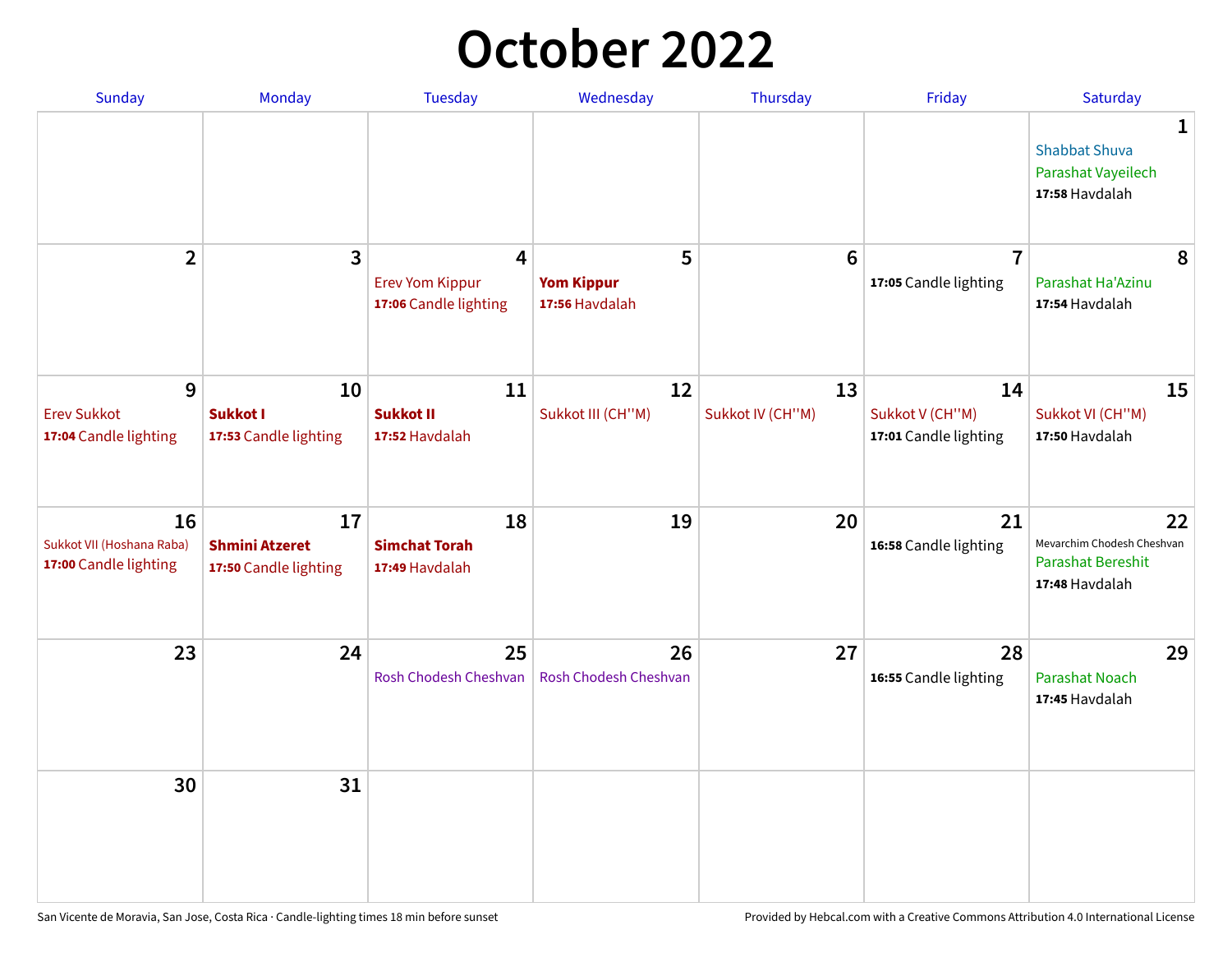#### **November 2022**

| Sunday         | Monday         | Tuesday                                        | Wednesday      | Thursday                  | Friday                                             | Saturday                                                                 |
|----------------|----------------|------------------------------------------------|----------------|---------------------------|----------------------------------------------------|--------------------------------------------------------------------------|
|                |                | $\mathbf{1}$<br>Yom HaAliyah School Observance | $\overline{2}$ | 3                         | $\overline{4}$<br>16:54 Candle lighting            | $5\phantom{1}$<br>Parashat Lech-Lecha<br>17:44 Havdalah                  |
| $6\phantom{1}$ | $\overline{7}$ | 8                                              | 9              | 10                        | 11<br>16:52 Candle lighting                        | 12<br>Parashat Vayera<br>17:44 Havdalah                                  |
| 13             | 14             | 15                                             | 16             | 17                        | 18<br>16:52 Candle lighting                        | 19<br>Mevarchim Chodesh Kislev<br>Parashat Chayei Sara<br>17:44 Havdalah |
| 20             | 21             | 22                                             | 23<br>Sigd     | 24<br>Rosh Chodesh Kislev | 25<br>Rosh Chodesh Kislev<br>16:53 Candle lighting | 26<br><b>Parashat Toldot</b><br>17:45 Havdalah                           |
| 27             | 28             | 29                                             | 30             |                           |                                                    |                                                                          |